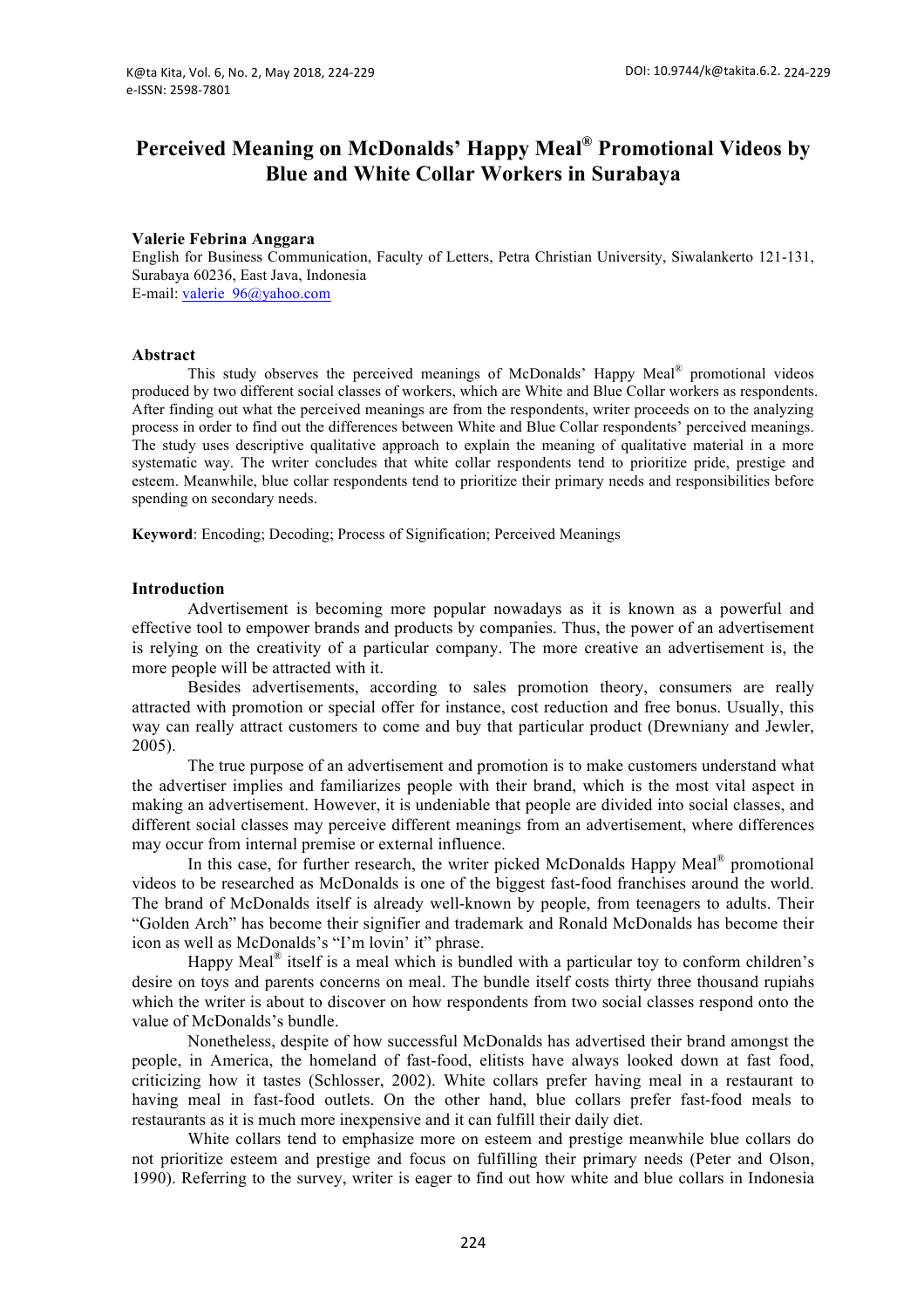perceive on McDonalds' brand and products and to find out the differences and similarities between white and blue collars' perceived meanings.

## **Method**

In this study, the writer uses descriptive qualitative approach. Qualitative research is to understand a phenomenon by focusing on the total picture and breaking it down into variables so the goal is to a comprehensive picture and depth of understanding than a numeric analysis of data (Ary, Jacobs and Sorensen, 2010, p.29). Since the writer's research is to find the perceived meanings of McDonalds's Happy Meal<sup>®</sup> videos. Qualitative approach is appropriate for this research as the writer is interested in individual interpretation and reactions to the object of investigation. Furthermore, descriptive qualitative approach is the most suitable for this research as it is fundamentally interpretive (Creswell, 2003, p.182). It means that the writer is going to face variants of answers and the writer must group them depends on the comparison of the respondents' perceived meanings.

In the process of data collection for the research, the writer retrieved several Happy Meal<sup>®</sup> promotional videos from McDonalds's official channel in YouTube especially McDonalds in Indonesia (McDonaldsID, 2017), watched, and picked various verbal and non-verbal expressions scenes to be offered to the respondents from both social classes. The writer herself is the main instrument of this research since she was the one who both collected and analyzed the data from the source.

After retrieving responds from both social class respondents, the writer proceeds onto analyzing the responds. In order to minimize any mistake and misinterpret, the writer decided to sort the data retrieved into several codes, which are W for white collar workers, B stands for blue collar workers, R# stands for respondents sequence, V stands for verbal expressions, and NV stands for non-verbal expressions.

The writer selected five verbal expressions and five non-verbal expressions as the representatives of five videos in Happy Meal<sup>®</sup>'s campaign. Then, there were five pictures and five verbal expressions from each Happy Meal® videos. After putting all the data into the tables, the writer analyzed the perceived meaning. The writer started to analyze each blue collar and white collar's perceived meanings of both verbal and non-verbal expressions.

## **Findings and Discussions**

Following the result of the research, the writer could finally conclude how blue collar and white collar respondents perceived McDonald Happy Meal®'s advertisement. Furthermore, the writer also discovered the differences and similarities on how both social classes perceived the advertisement, verbal and non-verbally.

## **White Collar Perceived Meanings on Verbal Expression Advertisement**

The writer found out that on several McDonalds' Happy Meal® Verbal Expression advertisements; Happy Meal<sup>®</sup> seems to collaborate with several box office movie characters such as the Emoji movie characters, Smurfs, and Minions. From those movies, writer concludes that how trending a movie affects white collar respondent's perceived meanings. Those respondents would be more attracted to purchase Happy Meal<sup>®</sup> products if Happy Meal<sup>®</sup> is collaborated with several more trending movie characters such as the characters above as they perceived that purchasing those products or ornaments could give some private pleasure to themselves or their children.

Furthermore, white collar perceives that McDonalds Happy Meal® bundle turns out to be a beneficial offer for them. For example, WR2 stated that *"it is more economical for parents as the meal comes bundled with a toy.*" WR2 perceived that McDonalds Happy Meal<sup>®</sup> bundle is economical yet beneficial as it could fulfill their diet and their children's desire.

Then, white collar respondents tend to complete their series of toys that they have collected from the beginning. Taking WR3 as an example, he stated *"I could not complete the series if I missed one character"*

In the other hand, despite of their similar perceived meanings, there is a quite outstanding different opinion. Taking as an example, WR4 prefers the toys rather than the meal, as she stated *"I*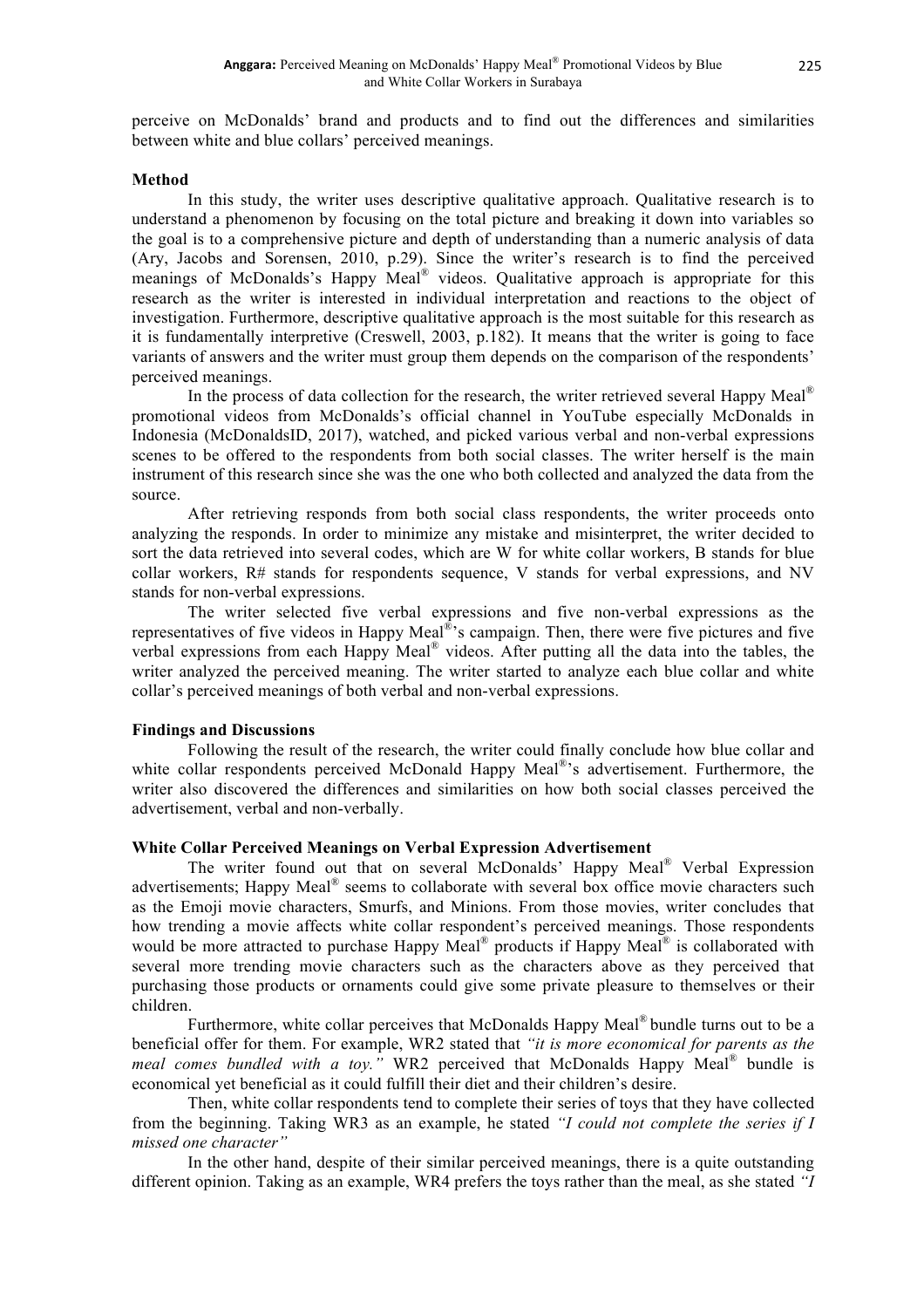*mostly purchase the bundle in order to complete my collection."* Meanwhile, the other white collar respondents prefer both the food and the toys.

# **White Collar Perceived Meanings on Non Verbal Expression Advertisement**

In McDonalds Happy Meal® non verbal expression advertisements, writer found out that white collar respondents are easier to be attracted to the pictured advertisement. Taking as an example, WR2 opines *"McD is one of my favorite meals, with that, just by seeing McDonalds' package picture triggers me to consume it."* With that, writer concluded that a perfect set of pictured advertisement could attract white collar customers easier.

Then, writer found out that all white collar respondents have recognized McDonald's symbolic mode, the famous "Golden Arch". All respondents agreed that the symbol is McDonalds's irreplaceable trademark for years.

Furthermore, referring to non verbal expression advertisements, a good set of supporting picture would attract white collars attention easily. As WR5 reckoned, *"The picture itself influenced my children to purchase Happy Meal*® *package"* pictured advertisement could be a way to get their attentions. Moreover, completing a series set of toys could give them much more private pleasure to themselves as they could make their children proud among their friends as stated by WR1, *"Completing all the complete series would make my children proud among their friends."*

#### **Blue Collar Perceived Meanings on Verbal Expression Advertisement**

As stated by BR3, *"I would buy the bundle if there is some spare in my income in order to satisfy my children.";* writer found out that blue collar respondents perceive that consuming McDonalds as a secondary or tertiary needs which could be fulfilled as long as their primary needs and responsibilities are completed.

Blue collars do not feel that purchasing those toys are obligatory no matter how tempted they are to purchase McDonalds Happy Meal® products, either to satisfy their children's desire or for their own satisfaction. They do not mind purchasing McDonalds Happy Meal® bundle as long as they do not purchase it regularly and they have some spare on their income. Previous writer's statement is supported by BR2 which stated *"It is not possible to consume McDonalds everyday regarding to my income, but it is fine to consume McDonalds in several occasions."*

Their perceptions prove the theory of blue collars never make esteem and prestige as a priority thing in life. They do not really pay attention to those things even; make them as a priority (Peter and Olson, 1990).

#### **Blue Collar Perceived Meanings on Non Verbal Expression Advertisement**

Quite similar to how white collars perceived McDonalds Happy Meal® non verbal expression advertisements, blue collar respondents seemed to be a bit more attracted compared to verbal expressions advertisements. BR5 stated *"The food itself and the advertisement both attract me to consume McDonalds".* Writer concluded that a good set of picture could affect respondent's opinion related to a particular product.

Writer found out that the reason for blue collars on purchasing McDonalds Happy Meal<sup>®</sup> bundle is quite a different to white collar respondents. Blue collar respondents opine that purchasing McDonalds Happy Meal® bundle could be a gift for their children if they have achieved something; as stated by BR3 *"I usually collect the toys to motivate my children so they would study diligently."*

Furthermore, as BR2 opines *"My children are not attracted to the storyline, they are more attracted to the characters.";* writer found out that blue collar respondents are quite unfamiliar with box office movie characters which make them purchase Happy Meal<sup>®</sup> bundles just to fulfill their desires if they have income spare.

# **The Differences between White and Blue Collar Respondents' Perceived Meanings in Verbal Expressions.**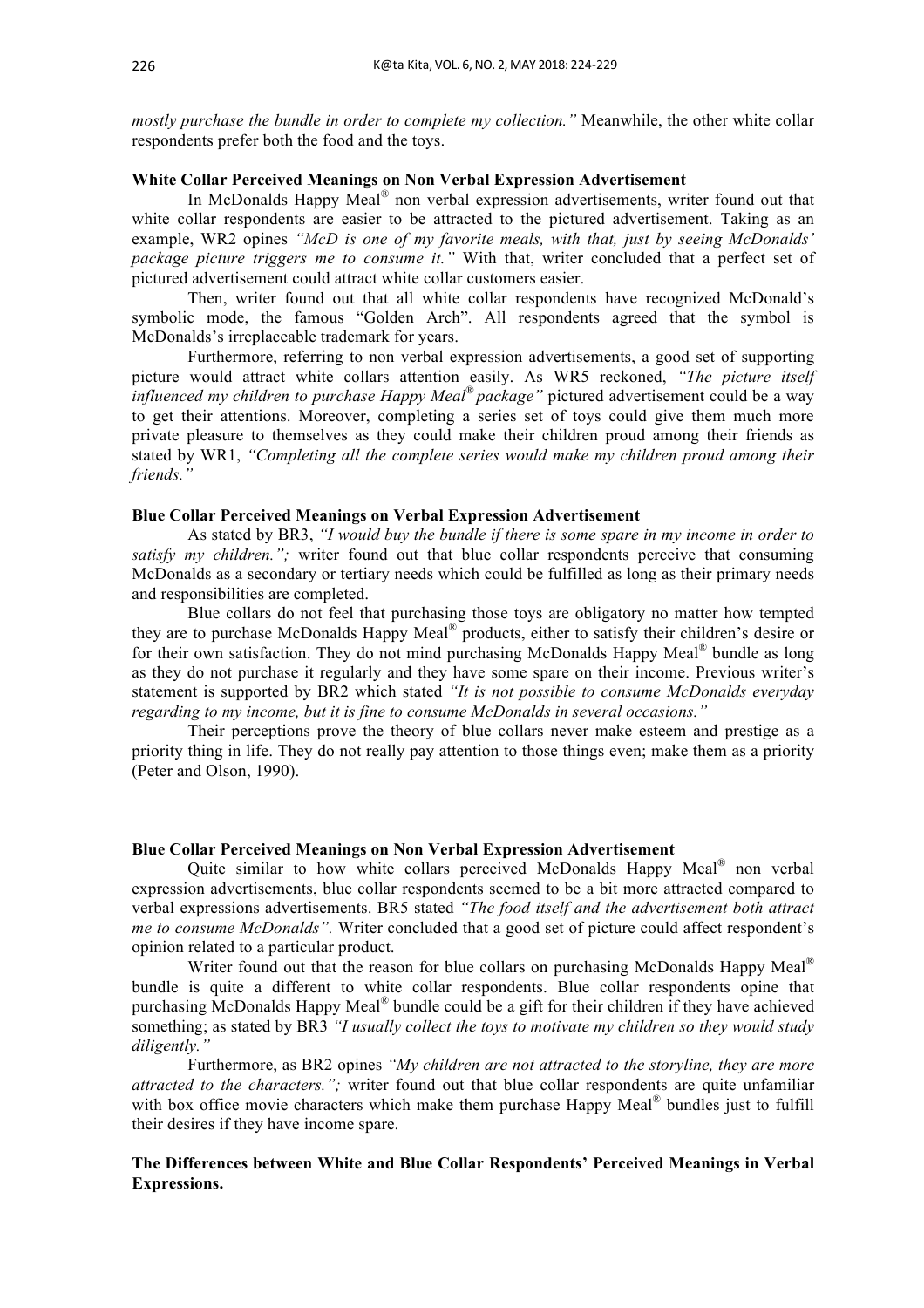The first difference is on how they value something. For example, Happy Meal<sup>®</sup> package, white collars feel that the package is so beneficial and economical for them as they could decrease the expenses of buying their children's toys. The opposite opinion comes from the blue collars where they feel that consuming Happy Meal<sup>®</sup> regularly in order to collect toys for their children will make them be burdened by other primary needs and responsibility at the end.

The second difference is how white collars easily get influenced and persuaded by surroundings. White collars tend to follow their environment to maintain their prestige and pride. For example, collecting a full series of Happy Meal<sup>®</sup>'s toys, white collars do not mind collecting them as long as it is still affordable. Unlike white collars, blue collars mostly do not care about esteem and prestige as they have their own daily struggle, settling their responsibility along with fulfilling their primary needs with their limited income.

Moreover, the writer also found out that there is a difference on how they educate their children about McDonald's products. White collar parents tend to satisfy their children's desire to raise their children self esteem and prestige among their friends. A massive difference comes from another class which is blue collar parents, they educate their children that a desire must be fulfilled by hardworking and need process to achieve satisfaction.

In sum, according to Saussure (1916) semiology theory, the signification process produces differences between the two classes. With the same signifier and an invitation to complete Happy Meal $^{\circ}$  toys series, white and blue collar respondents could respond differently.

## **The Differences between White Collar and Blue Collar Respondents' Perceived Meanings in Non Verbal Expressions.**

The only difference that the writer concludes is the awareness of the movie-related characters. For example, white collar parents and children mostly recognize every character on the advertisement that the writer shows to them and their children buy Happy Meal® in order to collect the characters that they love. On the other hand, the blue collar parents and children mostly love the toy or character as long as it is cute or attractive, despite what the role of the character in the movie is, they will not mind.

The writer takes Batman in the non verbal expression as an example. In reality, most white collars do not feel bothered with the dark themed advertisement as it pictures Batman, the dark knight. However, different opinions come from the blue collars where they reckon to be unsatisfied and not interested to the advertisement. They opine that the advertisement is not colorful and does not picture Happy Meal® product.

Using signification process as a base, writer could briefly conclude that the same signifier, Batman, respondents could respond differently.

# **The Similarities between White and Blue Collar Respondents' Perceived Meanings in Verbal Expressions.**

There is one part where both classes agree on which is the lucky chance of winning a tour package to Legoland. Both classes really hope to win the lucky chance so they could make their children happy but both of them also agree that it is impossible to win a lucky chance unless there is a miracle or the goddess fortune are into them. Referring to the result the writer collected, it affirms that risk-free options are always more persuasive rather than a risky option, no matter how small the risk is (Kahneman and Tversky, 1979).

The signifier in the advertisement is an invitation to purchase Happy Meal<sup>®</sup> in order to win a tour package to Legoland. Both social classes agree that it is barely a chance to win the tour package.

# **The Similarities between White and Blue Collar Respondents' Perceived Meanings in Non Verbal Expressions.**

Both classes agree on two things which are the visual advertisement shows the strong and delicious taste of McDonald's fried chicken, French fries and McNuggets also the uniqueness of McDonalds's trademark. For the unique taste of McDonald's, the respondents opine that no matter how they try to imitate the taste of it, they never could imitate the strong delicious taste of it.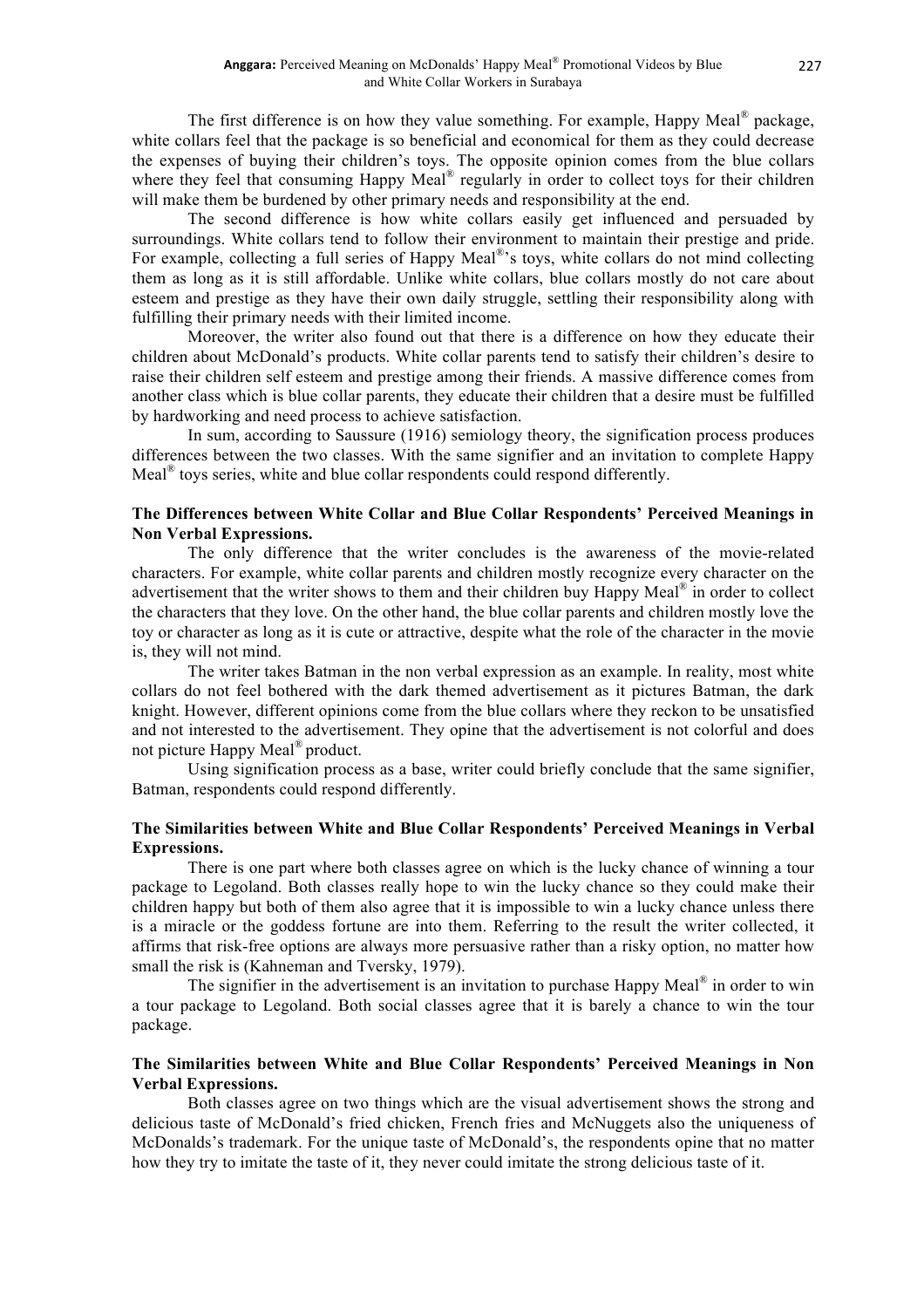Next is the McDonald's trademark, both recognize that yellow M and the red background become its uniqueness and the worldwide franchise make the trademark is easy to remember and well-known.

This shows that McDonalds has been successfully completed the process of signification where they called as "Golden Arch" which McDonalds used as their trademark from 1968 has become their symbol and signifier. McDonalds's strategy on spreading their outlets has made them familiar and well-known by people, which now, welcome McDonalds.

#### **Conclusion**

Following the encoding and decoding theory of Stuart Hall (1980), the process of delivering and receiving message have been perfectly done by McDonalds's advertisement. Their intentions and messages are well received by all interviewee as respondents.

Respondents, as interpretants have decoded the sign and messages well. McDonalds's invitation to collect the complete series of Happy Meal® toys is fully understood by both white and blue collar respondents. The only barrier for blue collar respondents to accept McDonalds's invitation is their financial state. Unlike the white collars which are financially secured, the blue collars believe that fulfilling their primary needs is more important than consuming one time meal.

Despite of any differences between white and blue collar respondents, both social classes agree on McDonalds's trademark. According to Peirce's Triadic Sign Model, there are three modes of relationship between signifier and signified which are symbolic, iconic and indexical mode. McDonalds have developed all three, following Peirce's Triadic Sign Model.

McDonalds's Golden Arch, a simple M logo has been declared as McDonalds's symbolic mode. All respondents have agreed that the Golden Arch belongs to McDonalds and it has become McDonalds's trademark and it has not included Ronald McDonalds as their iconic mode and their unique aroma and taste has become a McDonalds's indexical mode.

The writer concluded that McDonalds have successfully completed the signification process. Their efforts for brandings by opening thousands of franchise outlets worldwide, their Golden Arch and "I'm Lovin' It" phrase, including their unique aroma have become a signifier for their trademark.

In order to answer the writer's interest that started this research, writer concluded that daily diet affects the differences between American lifestyle and Indonesian lifestyle. In America, blue collars consume McDonalds as it is their daily diet. As a contrary, Indonesian consumes rice as their main diet. Diet differences have caused how blue collars perceived McDonalds and their products. American white collar sees McDonalds as a cheap meal and prefers medium-high class restaurants to fulfill their esteem and prestige. Whereas, Indonesian white collar sees McDonald as an American product which they feel by consuming McDonalds's products have fulfill their self esteem and prestige. The writer concludes that daily dietary habit as a main cause of the different perception on McDonalds between American and Indonesian social classes.

The research is significant as it shows how respondents from different social classes process the information or perceive the meaning from an advertisement. The writer's conclusion and discoveries can be resourceful and useful information for those who are interested in the field of marketing and Semiotics.

At last, the writer would express her gratitude to her thesis advisor, Prof. Dra. Esther Harijanti Kuntjara for her allocated time, guidance and knowledge in order for the completion of the writer's thesis and journal.

#### **REFERENCES**

Adi, Tri Nugroho. (2013, July 7). *Fiske: Audience Power.* Retrieved November 29, 2017 Retrieved from: https://sinaukomunikasi.wordpress.com/2013/07/01/fiske-audience-power/

Ary, Donald., Jacobs, C. L., & Sorensen. C. (2010). *Introduction to Research in Education.* Wadsworth: Cengage Learning**.**